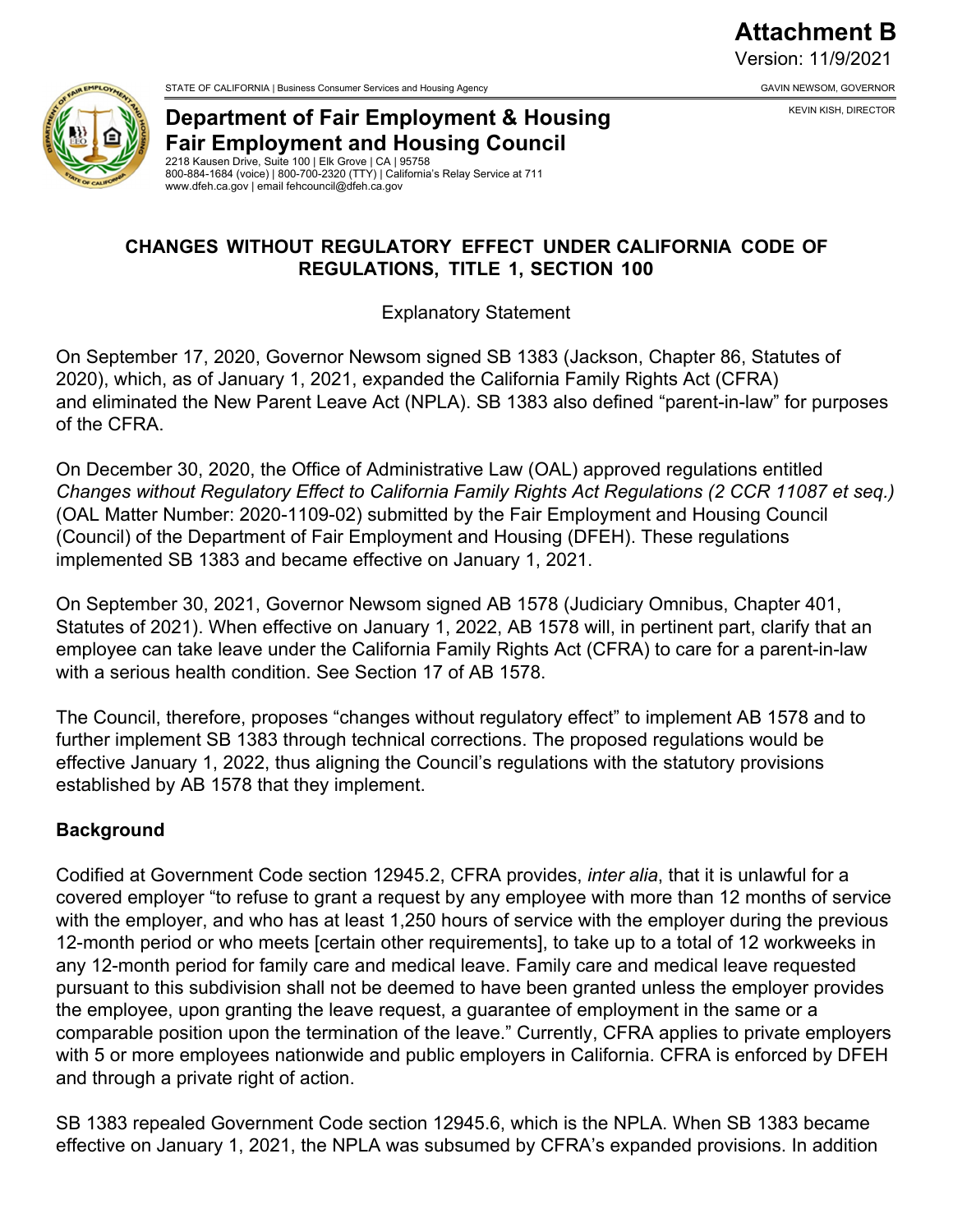to the other amendments to Section 12945.2, set forth in the Explanatory Statement for the 2020 regulatory amendments, SB 1383 amended section 12945.2 to include the definition of "parent-inlaw."

AB 1578 amends section 12945.2 by clarifying the definition of "parent" to include "parent-in-law."

## **The Proposed Regulations Satisfy Code of Regulations, Title 1, Section 100**

The Council's proposed regulations would update the existing regulations California Code of Regulations, Title 2, section 11087 et seq. to accurately reflect CFRA's provisions on January 1, 2022, the desired effective date of the proposed regulations. The Council proposes no substantive changes beyond what is required by AB 1578 and SB 1383. The Council exercised no discretion in putting forth these changes. These changes represent the "only legally tenable interpretation" of the statutory provisions they implement. As detailed below, each proposed regulatory change is dictated by AB 1578 or SB 1383. Therefore, like the 2020 regulatory amendments, the proposed regulation satisfies Code of Regulations, Title 1, Section 100.

| Proposed regulatory change                                                                                                                                                                                                                                                                                                                                                                                                                                                                                                                                                                                                                                                                                                                                                                                                                                                                                                            | <b>Required by</b>                                                                                                                                                                                                                                                                      |
|---------------------------------------------------------------------------------------------------------------------------------------------------------------------------------------------------------------------------------------------------------------------------------------------------------------------------------------------------------------------------------------------------------------------------------------------------------------------------------------------------------------------------------------------------------------------------------------------------------------------------------------------------------------------------------------------------------------------------------------------------------------------------------------------------------------------------------------------------------------------------------------------------------------------------------------|-----------------------------------------------------------------------------------------------------------------------------------------------------------------------------------------------------------------------------------------------------------------------------------------|
| § 11087(p) "Parent" means a biological, foster, or adoptive parent, a parent-in-<br>law, a stepparent, a legal guardian, or other person who stood in loco parentis to<br>the employee when the employee was a child. A biological or legal relationship is<br>not necessary for a person to have stood in loco parentis to the employee as a<br>child. Parent does not include a parent-in-law.                                                                                                                                                                                                                                                                                                                                                                                                                                                                                                                                      | • Section 17 of AB 1578 (amending<br>Gov. Code § 12945.2(b)(10)'s<br>definition of "parent" to include<br>"parent-in-law") (effective January<br>1, 2022                                                                                                                                |
| (q) Reserved. "Parent-in-law" means a spouse's or domestic partner's biological,<br>foster, or adoptive parent, parent-in-law, stepparent, legal guardian, or other<br>person who stood in loco parentis to the spouse or domestic partner when the<br>spouse or domestic partner was a child. A biological or legal relationship is not<br>necessary for a person to have stood in loco parentis to the spouse or domestic<br>partner as a child.                                                                                                                                                                                                                                                                                                                                                                                                                                                                                    | • Gov. Code § 12945.2(b)(11)<br>(existing definition of "parent-in-<br>law") (effective January 1, 2021) in<br>conjunction with Section 17 of AB<br>1578 (amending Gov. Code §<br>12945.2(b)(10)'s definition of<br>"parent" to include "parent-in-law")<br>(effective January 1, 2022) |
| § 11094(b) CFRA's prohibition against "interference" prohibits an employer from<br>discriminating or retaliating against an employee or prospective employee for<br>having exercised or attempted to exercise CFRA rights or giving information or<br>testimony regarding the employee's CFRA leave, or another person's CFRA or<br>NPLA-leave, in any inquiry or proceeding related to any right guaranteed under<br>this article. For example, if an employee on leave without pay would otherwise be<br>entitled to full benefits (other than health benefits), the same benefits would be<br>required to be provided to an employee on unpaid CFRA leave. By the same<br>token, employers cannot use the taking of CFRA leave as a negative factor in<br>employment actions, such as hiring, promotions or disciplinary actions; nor can<br>CFRA leave be counted against an employee under an employer's attendance<br>policies. | • Section 3 of SB 1383 (repealing<br>the NPLA as of January 1, 2021:<br>"[The NPLA] shall remain in effect<br>only until January 1, 2021, and as<br>of that date is repealed,"<br>Gov. Code § 12945.6(k))                                                                               |
| § 11094(d) All individuals, and not merely employees who are CFRA-qualified,<br>are protected from retaliation for opposing (e.g., filing a complaint about) any<br>practice that is unlawful under CFRA-or NPLA. They are similarly protected if they<br>oppose any practice that they reasonably believe to be a violation of CFRA or                                                                                                                                                                                                                                                                                                                                                                                                                                                                                                                                                                                               | • Section 3 of SB 1383 (repealing<br>the NPLA as of January 1, 2021:<br>"[The NPLA] shall remain in effect<br>only until January 1, 2021, and as                                                                                                                                        |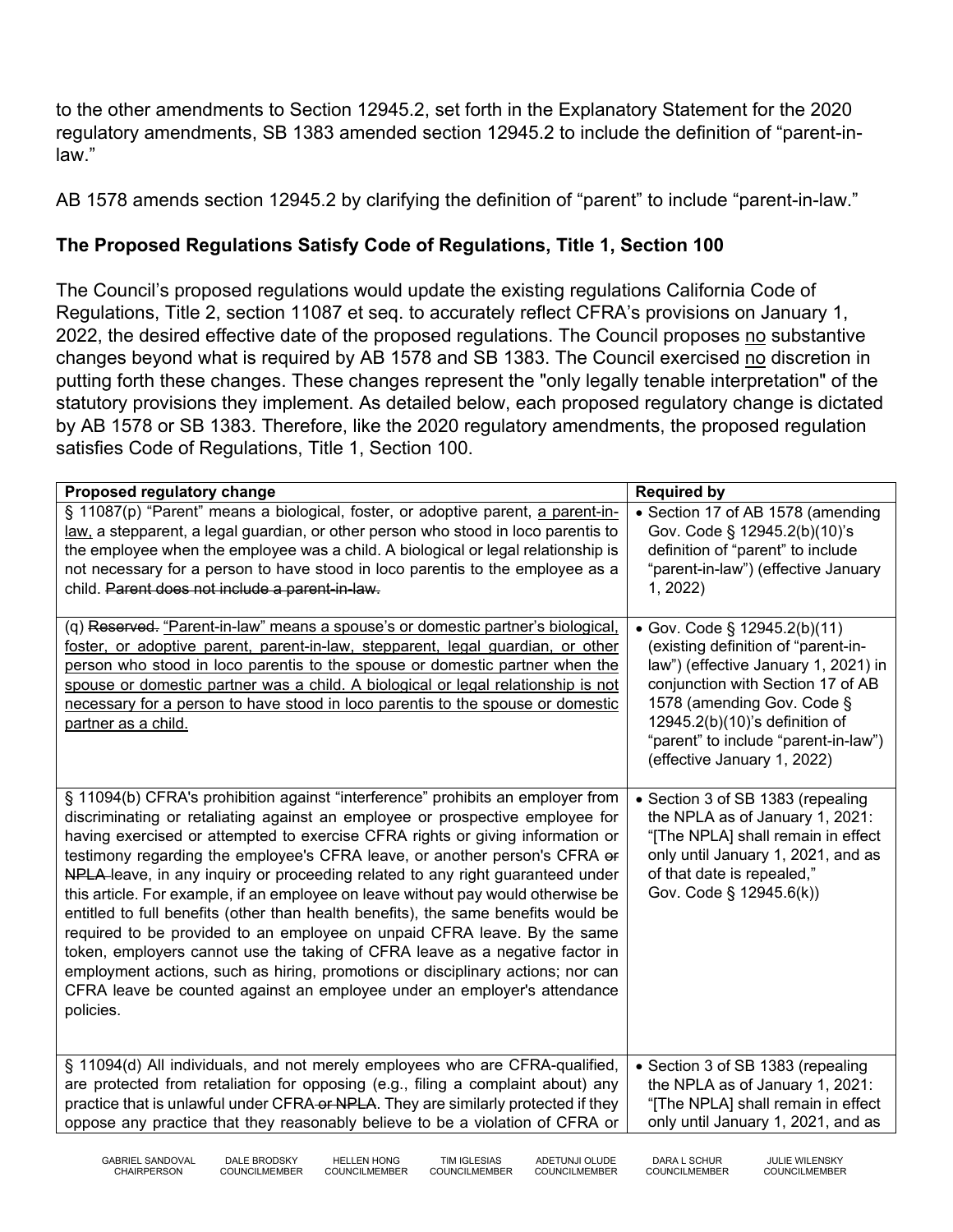| § 11095(d) Text of Notice.<br>The text below contains only the minimum requirements of the California Family<br>Rights Act of 1993 and of the employer's obligation to provide pregnancy disability<br>leave. Nothing in this notice requirement prohibits an employer from providing a<br>leave policy that is more generous than that required by CFRA and providing its<br>own notice of its own policy. Covered employers may develop their own notice or<br>they may choose to use the text provided below, unless it does not accurately<br>reflect their own policy.<br>FAMILY CARE AND MEDICAL LEAVE AND PREGNANCY DISABILITY LEAVE<br>Under the California Family Rights Act of 1993 (CFRA), if you have more than 12<br>months of service with us and have worked at least 1,250 hours in the 12-month<br>period before the date you want to begin your leave, and if we employ five or more<br>employees, you may have a right to a family care or medical leave (CFRA leave).<br>This leave may be up to 12 workweeks in a 12-month period for the birth,<br>adoption, or foster care placement of your child or for your own serious health<br>condition or that of your child, parent, parent-in-law, grandparent, sibling, spouse,<br>or domestic partner. While the law provides only unpaid leave, employees may<br>choose or employers may require use of accrued paid leave while taking CFRA<br>leave under certain circumstances.<br>Even if you are not eligible for CFRA leave, if you are disabled by pregnancy,<br>childbirth or a related medical condition, you are entitled to take a pregnancy<br>disability leave of up to four months, depending on your period(s) of actual<br>disability. If you are CFRA eligible, you have certain rights to take BOTH a<br>pregnancy disability leave and a CFRA leave for reason of the birth of your child.<br>Both leaves contain a guarantee of reinstatement - for pregnancy disability it is to<br>the same position and for CFRA it is to the same or a comparable position - at the<br>end of the leave, subject to any defense allowed under the law.<br>If possible, you must provide at least 30 days' advance notice for foreseeable<br>events (such as the expected birth of a child or a planned medical treatment for<br>yourself or of a family member). For events that are unforeseeable, we need you<br>to notify us, at least verbally, as soon as you learn of the need for the leave.<br>Failure to comply with these notice rules is grounds for, and may result in, deferral<br>of the requested leave until you comply with this notice policy.<br>We may require certification from your health care provider before allowing you a<br>leave for pregnancy disability or for your own serious health condition. We also<br>may require certification from the health care provider of your family member<br>child, parent, or spouse, who has a serious health condition, before allowing you<br>a leave to take care of that family member. When medically necessary, leave may<br>be taken on an intermittent or reduced work schedule.<br>If you are taking a leave for the birth, adoption, or foster care placement of a child,<br>the basic minimum duration of the leave is two weeks, and you must conclude the<br>leave within one year of the birth or placement for adoption or foster care. | Section 17 of AB 1578<br>$\bullet$<br>(amending Gov. Code §<br>12945.2(b)(10)'s definition of<br>"parent" to include "parent-in-<br>law") (effective January 1, 2022)<br>in conjunction with Gov. Code §<br>12945.2(b)(11) (existing<br>definition of "parent-in-law")<br>(effective January 1, 2021)<br>Section 2 of SB 1383 added<br>$\bullet$<br>"grandparent," "grandchild,"<br>"sibling," and "domestic partner"<br>to the California Family Rights<br>Act as family members for<br>whom an employee can take<br>leave. See Gov. Code §§<br>$12945.2(b)(4)(B)$ , (b)(7), (b)(8),<br>(b)(10), (b)(11), (b)(13)<br>(effective January 1, 2021). |
|-------------------------------------------------------------------------------------------------------------------------------------------------------------------------------------------------------------------------------------------------------------------------------------------------------------------------------------------------------------------------------------------------------------------------------------------------------------------------------------------------------------------------------------------------------------------------------------------------------------------------------------------------------------------------------------------------------------------------------------------------------------------------------------------------------------------------------------------------------------------------------------------------------------------------------------------------------------------------------------------------------------------------------------------------------------------------------------------------------------------------------------------------------------------------------------------------------------------------------------------------------------------------------------------------------------------------------------------------------------------------------------------------------------------------------------------------------------------------------------------------------------------------------------------------------------------------------------------------------------------------------------------------------------------------------------------------------------------------------------------------------------------------------------------------------------------------------------------------------------------------------------------------------------------------------------------------------------------------------------------------------------------------------------------------------------------------------------------------------------------------------------------------------------------------------------------------------------------------------------------------------------------------------------------------------------------------------------------------------------------------------------------------------------------------------------------------------------------------------------------------------------------------------------------------------------------------------------------------------------------------------------------------------------------------------------------------------------------------------------------------------------------------------------------------------------------------------------------------------------------------------------------------------------------------------------------------------------------------------------------------------------------------------------------------------------------------------------------------------------------------------------------------------------------------------------------------------------------------------------------------------------------------------------------------------------------------------------------------------------------------------------------------------|----------------------------------------------------------------------------------------------------------------------------------------------------------------------------------------------------------------------------------------------------------------------------------------------------------------------------------------------------------------------------------------------------------------------------------------------------------------------------------------------------------------------------------------------------------------------------------------------------------------------------------------------------|

GABRIEL SANDOVAL DALE BRODSKY HELLEN HONG TIM IGLESIAS ADETUNJI OLUDE DARA L SCHUR JULIE WILENSKY

HELLEN HONG<br>COUNCILMEMBER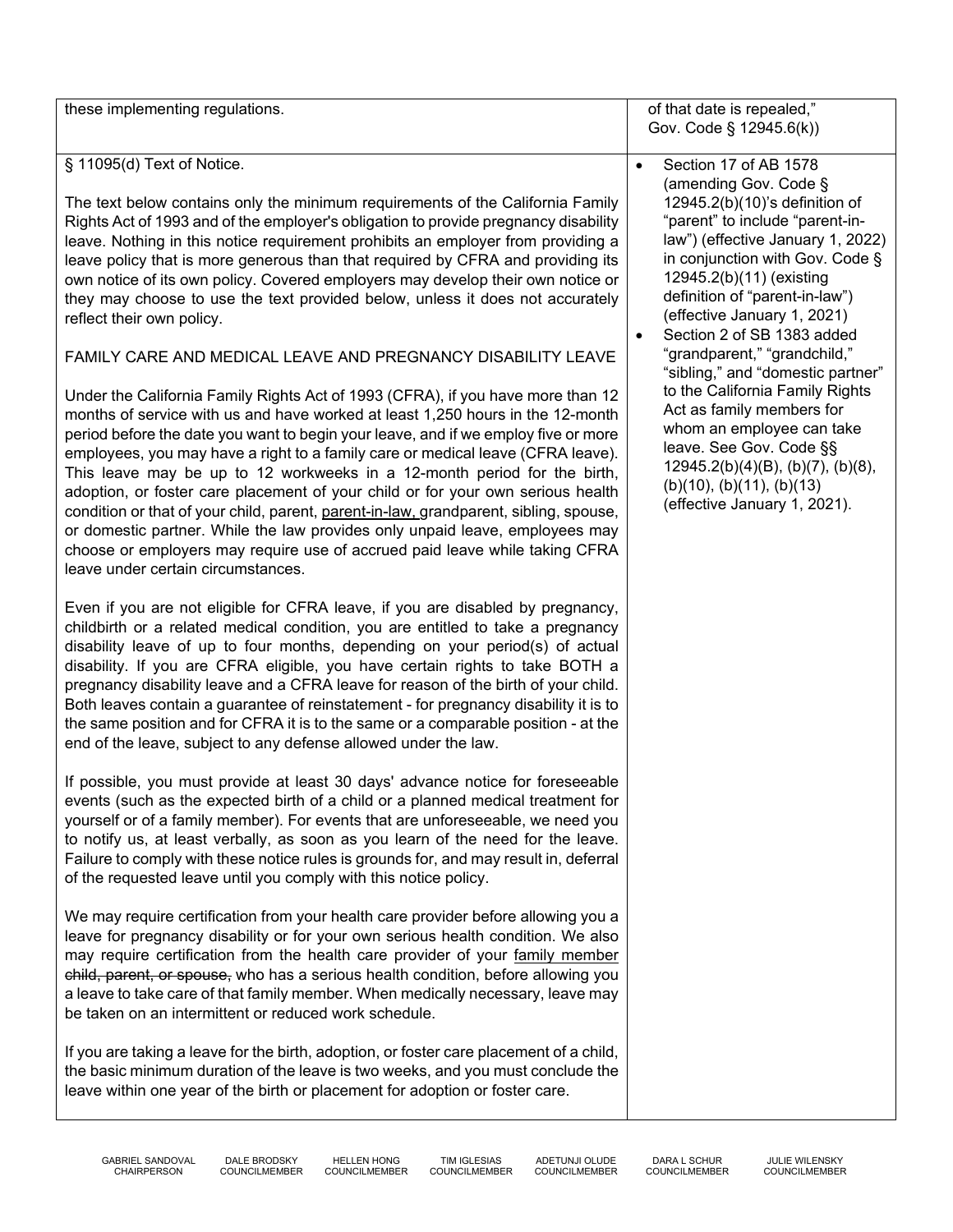| Taking a family care or pregnancy disability leave may impact certain of your<br>benefits and your seniority date. If you want more information regarding your<br>eligibility for a leave and/or the impact of the leave on your seniority and benefits,<br>please contact<br>the contract of the contract of the contract of                                                                                                                                                                                                                                                                                                                                                                                                                                                                                                                                                                                                                                                                     |                                                                                                                                 |
|---------------------------------------------------------------------------------------------------------------------------------------------------------------------------------------------------------------------------------------------------------------------------------------------------------------------------------------------------------------------------------------------------------------------------------------------------------------------------------------------------------------------------------------------------------------------------------------------------------------------------------------------------------------------------------------------------------------------------------------------------------------------------------------------------------------------------------------------------------------------------------------------------------------------------------------------------------------------------------------------------|---------------------------------------------------------------------------------------------------------------------------------|
| § 11097. Certification Form.                                                                                                                                                                                                                                                                                                                                                                                                                                                                                                                                                                                                                                                                                                                                                                                                                                                                                                                                                                      | Section 17 of AB 1578                                                                                                           |
| For leaves involving serious health conditions under CFRA or FMLA, the<br>employer may utilize the following Certification of Health Care Provider form or its<br>equivalent. Employers may also utilize any other certification form so long as the<br>health care provider does not disclose the underlying diagnosis of the serious<br>health condition involved without the consent of the patient.                                                                                                                                                                                                                                                                                                                                                                                                                                                                                                                                                                                           | (amending Gov. Code §<br>12945.2(b)(10)'s definition of<br>"parent" to include "parent-in-<br>law") (effective January 1, 2022) |
| FAIR EMPLOYMENT & HOUSING COUNCIL                                                                                                                                                                                                                                                                                                                                                                                                                                                                                                                                                                                                                                                                                                                                                                                                                                                                                                                                                                 |                                                                                                                                 |
| CERTIFICATION OF HEALTH CARE PROVIDER                                                                                                                                                                                                                                                                                                                                                                                                                                                                                                                                                                                                                                                                                                                                                                                                                                                                                                                                                             |                                                                                                                                 |
| (California Family Rights Act (CFRA) or Family and Medical Leave Act (FMLA))                                                                                                                                                                                                                                                                                                                                                                                                                                                                                                                                                                                                                                                                                                                                                                                                                                                                                                                      |                                                                                                                                 |
| <b>IMPORTANT NOTE: The California Genetic Information Nondiscrimination Act of</b><br>2011 (CalGINA) prohibits employers and other covered entities from requesting,<br>or requiring, genetic information of an individual or family member of the individual<br>except as specifically allowed by law. To comply with the Act, we are asking that<br>you not provide any genetic information when responding to this request for<br>medical information. "Genetic Information," as defined by CalGINA, includes<br>information about the individual's or the individual's family member's genetic tests,<br>information regarding the manifestation of a disease or disorder in a family<br>member of the individual, and includes information from genetic services or<br>participation in clinical research that includes genetic services by an individual or<br>any family member of the individual. "Genetic Information" does not include<br>information about an individual's sex or age. |                                                                                                                                 |
| 1. Employee's Name:                                                                                                                                                                                                                                                                                                                                                                                                                                                                                                                                                                                                                                                                                                                                                                                                                                                                                                                                                                               |                                                                                                                                 |
| 2. Patient's Name (If other than employee):                                                                                                                                                                                                                                                                                                                                                                                                                                                                                                                                                                                                                                                                                                                                                                                                                                                                                                                                                       |                                                                                                                                 |
| Is patient the employee's family member (i.e., child, parent, grandparent,<br>grandchild, sibling, spouse, or domestic partner?                                                                                                                                                                                                                                                                                                                                                                                                                                                                                                                                                                                                                                                                                                                                                                                                                                                                   |                                                                                                                                 |
| (Note: "child" includes a biological, adopted, foster child, a stepchild, a legal ward,<br>a child of the employee's domestic partner, and a person to whom the employee<br>stands in loco parentis. "Parent" includes a biological, foster, or adoptive parent,<br>a parent-in-law, a stepparent, a legal guardian, or other person who stood in loco<br>parentis to the employee when the employee was a child. A biological or legal<br>relationship is not necessary for a person to have stood in loco parentis to the<br>employee as a child.)                                                                                                                                                                                                                                                                                                                                                                                                                                              |                                                                                                                                 |
| Yes□No□                                                                                                                                                                                                                                                                                                                                                                                                                                                                                                                                                                                                                                                                                                                                                                                                                                                                                                                                                                                           |                                                                                                                                 |
| 3. Date medical condition or need for treatment commenced [NOTE: THE<br>HEALTH CARE PROVIDER IS NOT TO DISCLOSE THE UNDERLYING<br><b>DIAGNOSIS</b><br><b>WITHOUT</b><br><b>THE</b><br><b>CONSENT</b><br>OF<br>PATIENT]:<br>THE                                                                                                                                                                                                                                                                                                                                                                                                                                                                                                                                                                                                                                                                                                                                                                    |                                                                                                                                 |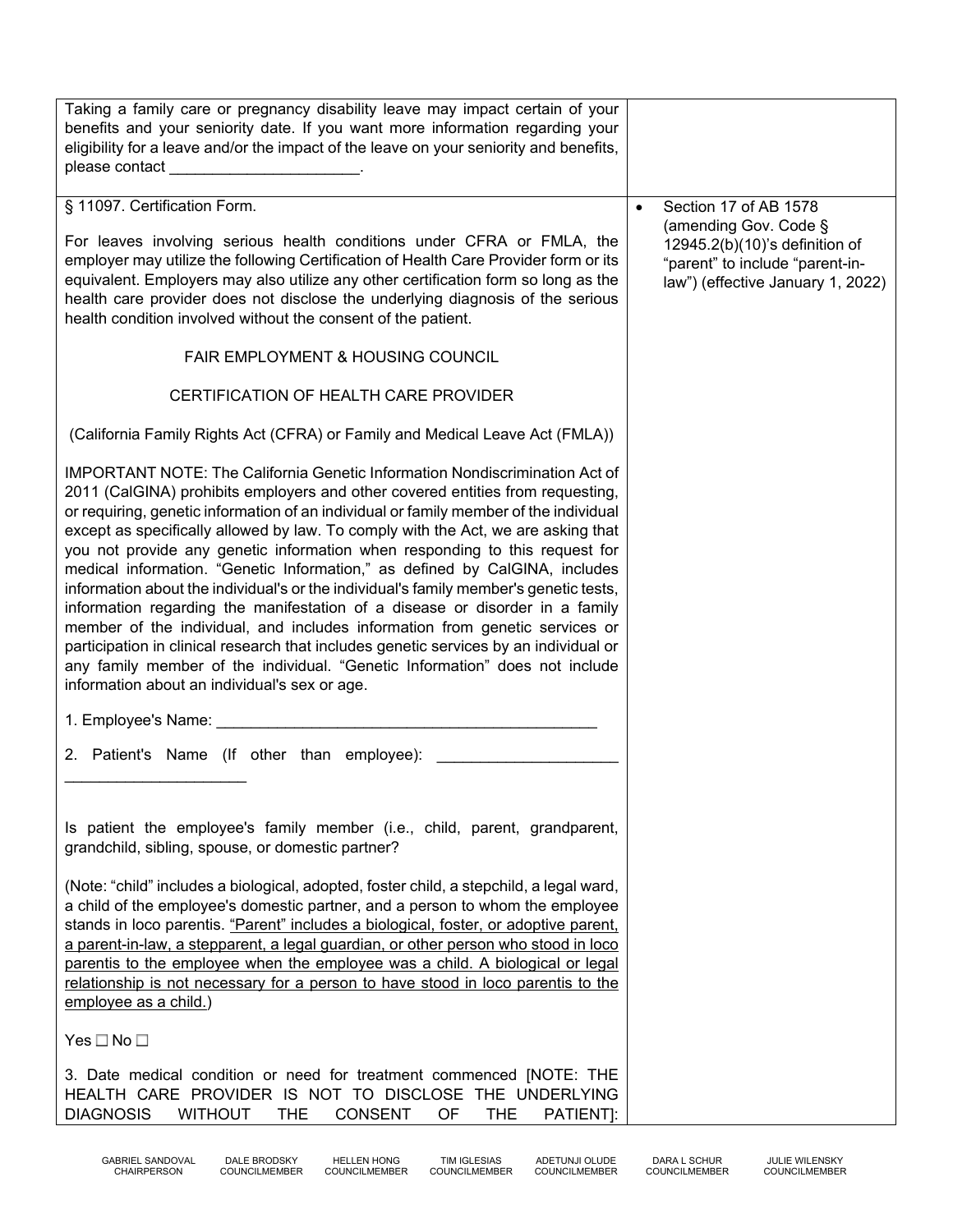\_\_\_\_\_\_\_\_\_\_\_\_\_\_\_\_\_\_\_\_\_\_\_\_\_\_\_\_\_\_\_\_\_ \_\_\_\_\_\_\_\_\_\_ 4. Probable duration of medical condition or need for treatment: \_\_\_\_\_\_\_\_\_\_\_\_\_\_\_\_\_\_\_\_\_\_\_\_\_\_\_\_\_\_\_\_ 5. Below is a description of what constitutes a "serious health condition" under both the federal Family and Medical Leave Act (FMLA) and the California Family Rights Act (CFRA). Does the patient's condition qualify as a serious health condition? Yes  $\square$  No  $\square$ 6. If the certification is for the serious health condition of the employee, please answer the following: Is employee able to perform work of any kind? (If "No," skip next question.) Yes  $\square$  No  $\square$ Is employee unable to perform any one or more of the essential functions of employee's position? (Answer after reviewing statement from employer of essential functions of employee's position, or, if none provided, after discussing with employee.) Yes  $\square$  No  $\square$ 7. If the certification is for the care of the employee's family member, please answer the following: Does (or will) the patient require assistance for basic medical, hygiene, nutritional needs, safety, or transportation? Yes  $\square$  No  $\square$ After review of the employee's signed statement (See Item 10 below), does the condition warrant the participation of the employee? (This participation may include psychological comfort and/or arranging for third-party care for the family member.) Yes  $\square$  No  $\square$ 8. Estimate the period of time care is needed or during which the employee's presence would be beneficial: 9. Please answer the following questions only if the employee is asking for intermittent leave or a reduced work schedule. Intermittent Leave: Is it medically necessary for the employee to be off work on an intermittent basis due to the serious health condition of the employee or family member? Yes  $\square$  No  $\square$ If yes, please indicate the estimated frequency of the employee's need for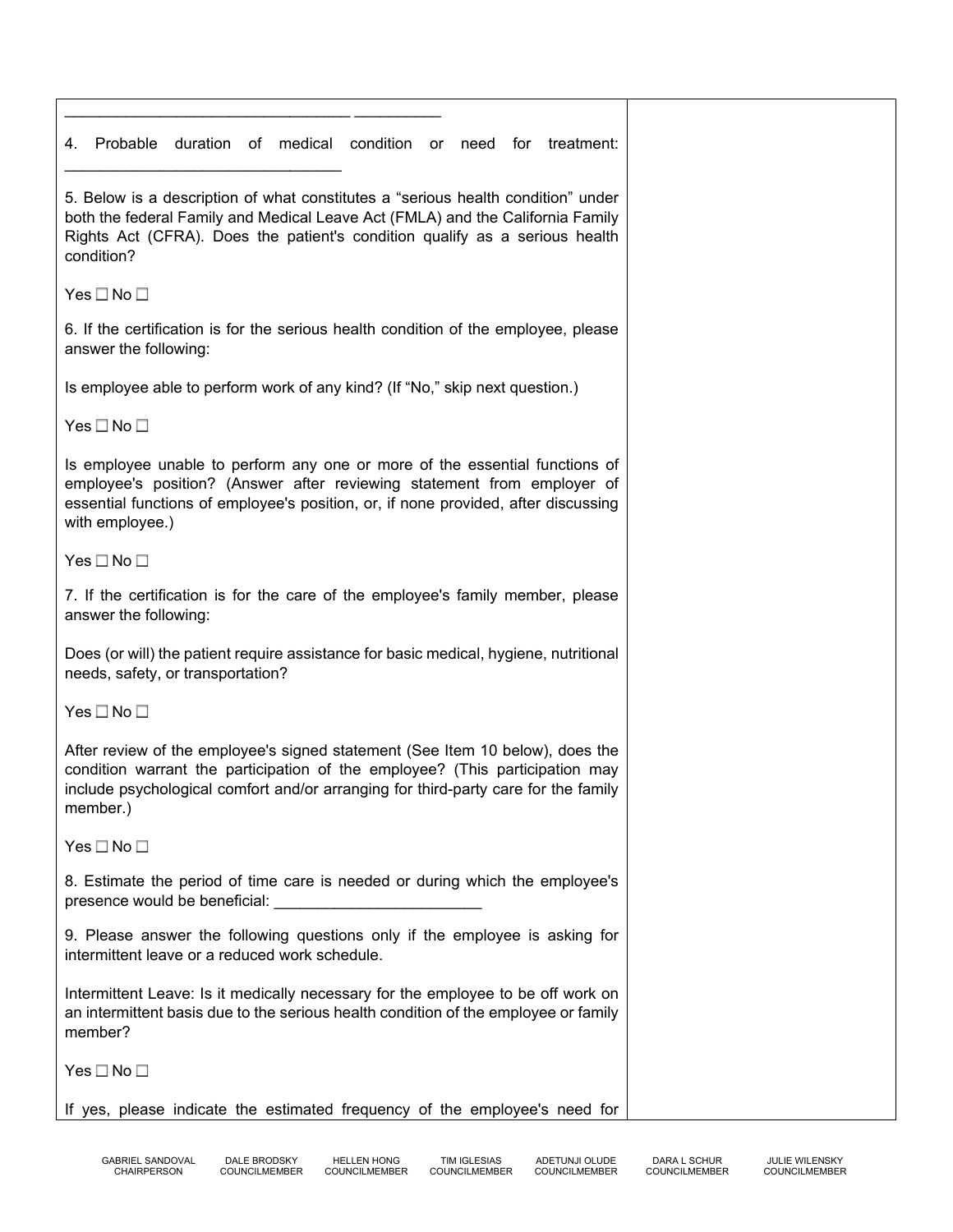| intermittent leave due to the serious health condition, and the duration of such                                                                                                                                                                                                                                                       |  |
|----------------------------------------------------------------------------------------------------------------------------------------------------------------------------------------------------------------------------------------------------------------------------------------------------------------------------------------|--|
| leaves (e.g. 1 episode every 3 months lasting 1-2 days):                                                                                                                                                                                                                                                                               |  |
| Frequency: ______ times per ______week(s) _____month(s) Duration:<br>hours or ______day(s) per episode                                                                                                                                                                                                                                 |  |
| $Yes \Box No \Box$                                                                                                                                                                                                                                                                                                                     |  |
| Reduced Schedule Leave: Is it medically necessary for the employee to work less<br>than the employee's normal work schedule due to the serious health condition of<br>the employee or family member?                                                                                                                                   |  |
| If yes, please indicate the part-time or reduced work schedule the employee<br>needs: _______hour(s) per day; _______days per week, from ____________through                                                                                                                                                                           |  |
| Yes $\square$ No $\square$                                                                                                                                                                                                                                                                                                             |  |
| Time Off for Medical Appointments or Treatment: Is it medically necessary for the<br>employee to take time off work for doctor's visits or medical treatment, either by<br>the health care practitioner or another provider of health services?                                                                                        |  |
| If yes, please indicate the estimated frequency of the employee's need for leave<br>for doctor's visits or medical treatment, and the time required for each<br>appointment, including any recovery period: Frequency: ______ times per<br>week(s) ______ month(s) Duration: _______hours or ______day(s) per<br>appointment/treatment |  |
| Yes $\square$ No $\square$                                                                                                                                                                                                                                                                                                             |  |
| ITEM 10 IS TO BE COMPLETED BY THE EMPLOYEE NEEDING FAMILY<br>LEAVE. ****TO BE PROVIDED TO THE HEALTH CARE PROVIDER UNDER<br>SEPARATE COVER.                                                                                                                                                                                            |  |
| 10. When family care leave is needed to care for a seriously-ill family member,<br>the employee shall state the care the employee will provide and an estimate of<br>the time period during which this care will be provided, including a schedule if<br>leave is to be taken intermittently or on a reduced work schedule:            |  |
|                                                                                                                                                                                                                                                                                                                                        |  |
|                                                                                                                                                                                                                                                                                                                                        |  |
|                                                                                                                                                                                                                                                                                                                                        |  |
| Signature of health care provider: __________________________                                                                                                                                                                                                                                                                          |  |
|                                                                                                                                                                                                                                                                                                                                        |  |
| 12. Signature of Employee: ___________________________                                                                                                                                                                                                                                                                                 |  |
| Date:                                                                                                                                                                                                                                                                                                                                  |  |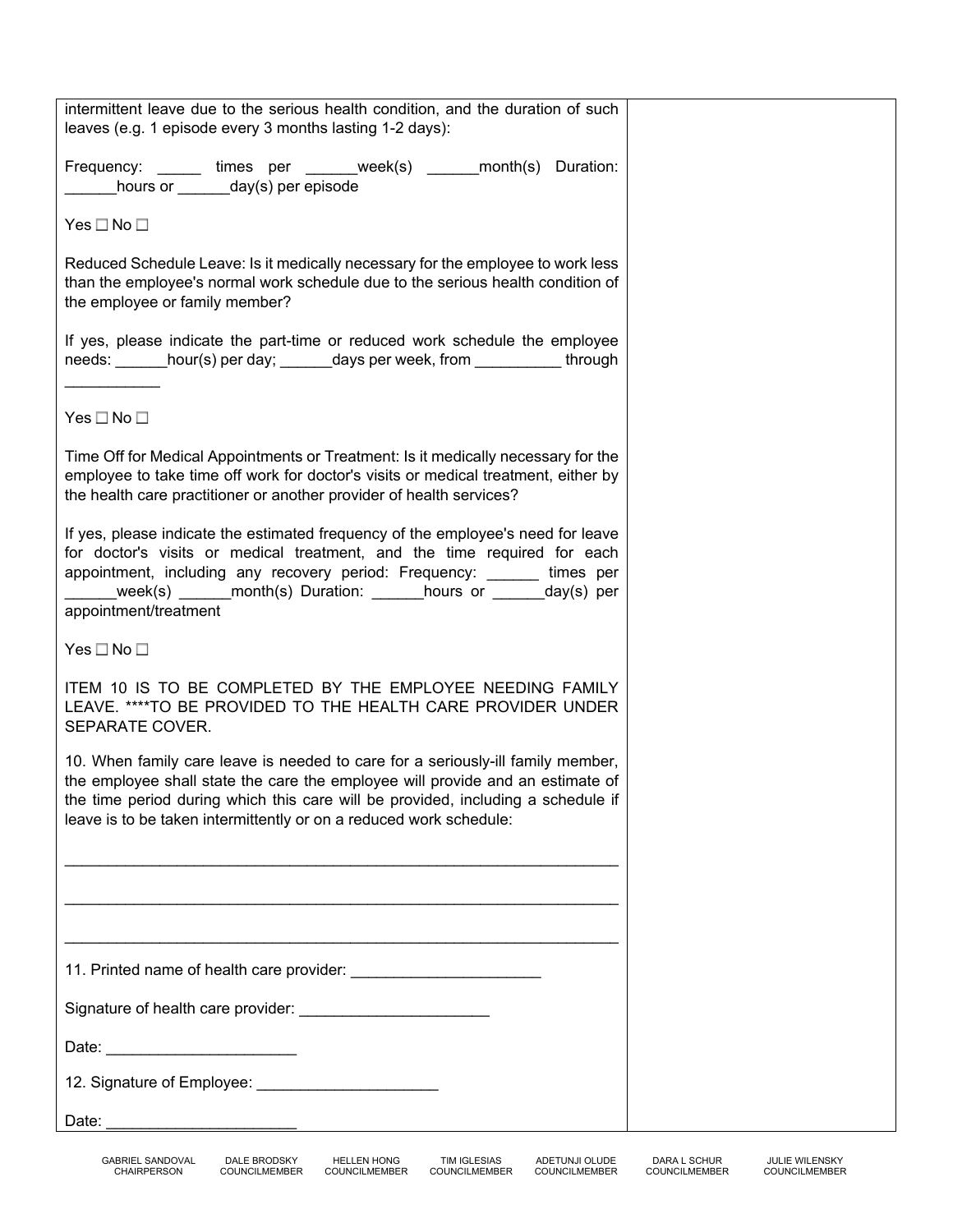--- Serious Health Condition ---

\*\*\*

"Serious health condition" means an illness, injury (including, but not limited to, on-the-job injuries), impairment, or physical or mental condition of the employee or a child, parent, parent-in-law, grandparent, grandchild, sibling, spouse, or domestic partner of the employee that involves either inpatient care or continuing treatment, including, but not limited to, treatment for substance abuse. A serious health condition may involve one or more of the following:

1. Hospital Care Inpatient care in a hospital, hospice, or residential medical care facility, including any period of incapacity or subsequent treatment in connection with or consequent to such inpatient care. A person is considered an "inpatient" when a heath care facility formally admits the person to the facility with the expectation that the person will remain at least overnight and occupy a bed, even if it later develops that such person can be discharged or transferred to another facility and does not actually remain overnight.

2. Absence Plus Treatment

(a) A period of incapacity of more than three consecutive calendar days (including any subsequent treatment or period of incapacity relating to the same condition), that also involves:

(1) Treatment two or more times by a health care provider, by a nurse or physician's assistant under direct supervision of a health care provider, or by a provider of health care services (e.g., physical therapist) under orders of, or on referral by, a health care provider; or

(2) Treatment by a health care provider on at least one occasion which results in a regimen of continuing treatment under the supervision of the health care provider.

3. Pregnancy [NOTE: An employee's own incapacity due to pregnancy is covered as a serious health condition under FMLA but not under CFRA]

Any period of incapacity due to pregnancy or for prenatal care.

4. Chronic Conditions Requiring Treatment A chronic condition which:

(1) Requires periodic visits for treatment by a health care provider, or by a nurse or physician's assistant under direct supervision of a health care provider;

(2) Continues over an extended period of time (including recurring episodes of a single underlying condition); and

(3) May cause episodic rather than a continuing period of incapacity (e.g., asthma, diabetes, epilepsy, etc.).

5. Permanent/Long-term Conditions Requiring Supervision A period of incapacity which is permanent or long-term due to a condition for which treatment may not be effective. The employee or family member must be under the continuing